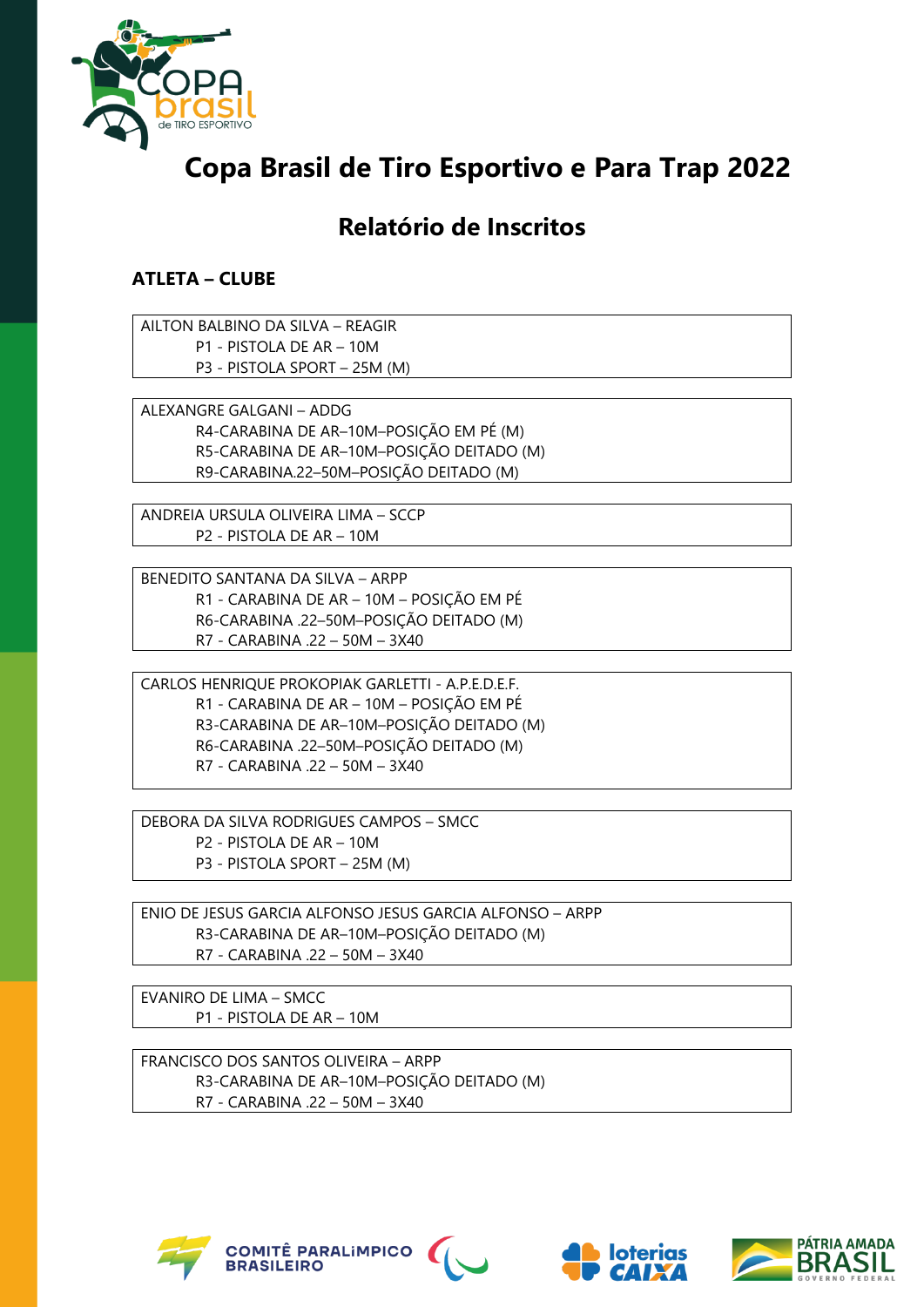

GERALDO VON ROSENTHAL – SMCC P1 - PISTOLA DE AR – 10M P3 - PISTOLA SPORT – 25M (M) P4 - PISTOLA LIVRE – 50M (M) P5 - PISTOLA STANDARD (M)

IGOR AGIANI SILVA – ADDG P1 - PISTOLA DE AR – 10M

JESSICA DAIANE MICHALACK - A.P.E.D.E.F. R4-CARABINA DE AR–10M–POSIÇÃO EM PÉ (M) R5-CARABINA DE AR–10M–POSIÇÃO DEITADO (M)

JOAO ALMIR MORAIS- ARPP R6-CARABINA .22–50M–POSIÇÃO DEITADO (M)

JOAQUIM AUGUSTO PACHECO DOS SANTOS – SMCC P1 - PISTOLA DE AR – 10M P3 - PISTOLA SPORT – 25M (M) P4 - PISTOLA LIVRE – 50M (M) P5 - PISTOLA STANDARD (M)

LUIS CARLOS IMAMURA – CTMA P1 - PISTOLA DE AR – 10M

LUIZ CESAR RODRIGUES KASEKER – REAGIR P1 - PISTOLA DE AR – 10M

LUIZ NELSON NUNES AZEVEDO – ARPP R3-CARABINA DE AR–10M–POSIÇÃO DEITADO (M) R6-CARABINA .22–50M–POSIÇÃO DEITADO (M)

MARCELO HYROSHI MARTON – SMCC P1 - PISTOLA DE AR – 10M R1 - CARABINA DE AR – 10M – POSIÇÃO EM PÉ R3-CARABINA DE AR–10M–POSIÇÃO DEITADO (M)

PAULO ROBERTO BIRCK – ASASEPODE R6-CARABINA .22–50M–POSIÇÃO DEITADO (M) R7 - CARABINA .22 – 50M – 3X40 PARATRAP

RICARDO AUGUSTO GOMES DA COSTA – ARPM P1 - PISTOLA DE AR – 10M P5 - PISTOLA STANDARD (M)